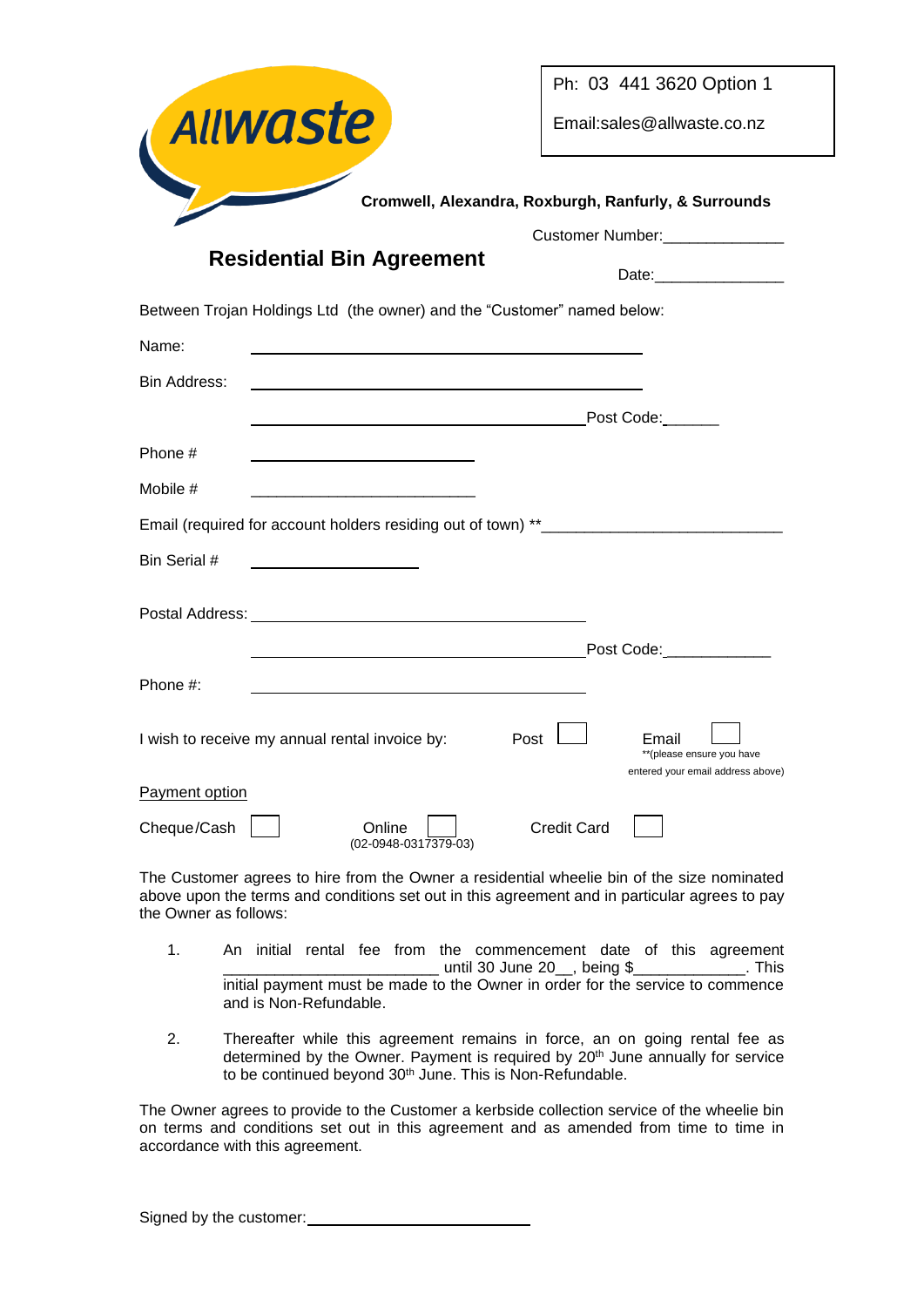## **Terms and Conditions of Hire:**

### **1. Hire period**

The Hire period shall be from the date of this agreement until it is terminated and for the avoidance of doubt the hire period shall continue for as long as the Customer retains the wheelie bin and continues to receive the kerbside collection service.

### **2. Hire and Empty Fee**

If any rental fee shall remain unpaid for a period of one month after the  $30<sup>th</sup>$  June annually, the Owner may uplift the wheelie bin at any time without notice to the Customer. When the wheelie bin is uplifted in these circumstances this has the effect of terminating this agreement.

The Owner may, during the month prior to the 30<sup>th</sup> June annually, advise the Customer of a change to the rental fee. The Customer is deemed to have agreed to the change by continuing to accept the kerbside collection service and retaining the wheelie bin following the 30<sup>th</sup> June.

### **3. Loss or Damage to bin**

The Customer will indemnify the Owner against any loss or damage to the wheelie bin caused by the Customer. The Customer will upon demand, pay to the Owner any amount required to repair or replace a wheelie bin damaged or lost by the Customer.

### **4. No Assignment**

This agreement is personal to the Customer and applies to the address given above. It shall not be assigned to any other party without the prior consent of the Owner. Any person signing this document for and on behalf of the Customer (if not personally the Customer) warrants that they have the authority of the customer to enter this agreement on the Customers behalf. The person signing this agreement agrees to personally indemnify the Owner against all losses and costs that may be incurred by the Owner arising out of that person failing to have such authority. This agreement cannot be transferred to another party without the prior approval of the Owner. If the Customer moves to another address within the district and wishes to retain the wheelie bin the Customer shall inform the Owner and shall provide new address details.

#### **5. Refunds**

Except as otherwise provided by statute the Owner shall not be obliged to provide any refund to the Customer of any portion of the hire and service fees upon termination of this agreement. However the Owner may in its absolute discretion give a refund where it considers exceptional circumstances exist. Notification of termination must be advised prior to vacating a property and leaving the bin behind for any refund to be considered.

The Owner's decision on any application for a refund shall be final.

## **6. Termination by the Owner**

Not withstanding anything in this agreement the Owner may terminate the hire of the wheelie bin and the consequent kerbside collection service at any time. The Owner will give the Customer 7 day's notice of such termination after which this agreement shall come to an end.

The Owner will not be responsible to the Customer for any loss or damage the Customer may suffer on termination under this clause or for any termination under clause 2. The Customer remains liable for any rental fees as remain unpaid on termination.